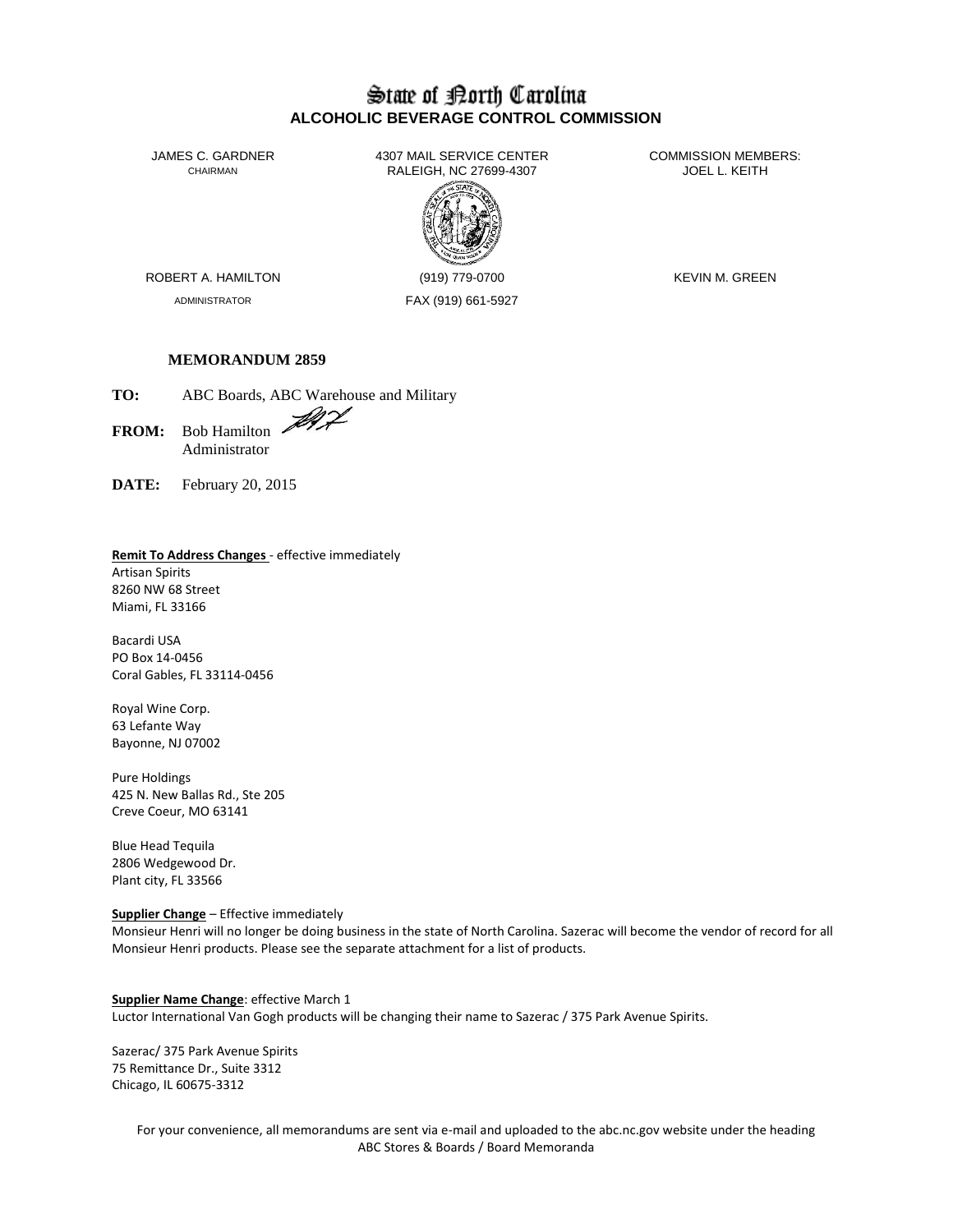# **Supplier Change, Filing status change**: moved from listed to special order

Previous supplier was Monsieur Henri. The new importer will be Royal Wine Corp.

| Code  | <b>Brand</b>   | <b>Size</b> | <b>Bottles</b>  | <b>Filing Type</b> |
|-------|----------------|-------------|-----------------|--------------------|
|       |                |             | <b>Per Case</b> |                    |
| 00705 | Cherry Heering | .75L        |                 | Special Order      |

## **Supplier Change:** effective April 1

Bacardi is no longer authorized to import / distribute Drambuie liqueur products to the US.

William Grant will become the exclusive importer to the US.

Broker- Republic National – Charlotte Division

| Code  | <b>Brand</b>        | <b>Size</b> | Proof | <b>Filing Type</b> |
|-------|---------------------|-------------|-------|--------------------|
| 20401 | Drambuie w/ Pitcher | .75L        | 80    | Listed             |
| 63047 | Drambuie            | .75L        | 80    | Listed             |
| 63049 | Drambuie            | .375L       | 80    | Listed             |

#### **Supplier Change** – Effective immediately

Majestic Distilling as the owner of the brands listed below, hereby appoints Sazerac as the Sole Source of Supply. Broker- Republic National – Sparrow Division

| Code  | <b>Brand</b>            | <b>Size</b> | Proof | <b>Filing Type</b> |
|-------|-------------------------|-------------|-------|--------------------|
| 30569 | Travelers Club Blend 80 | 1.75L       | 80    | Listed             |
| 30570 | Travelers Club Blend 80 | .75L        | 80    | Listed             |
| 30572 | Travelers Club Blend 80 | .375L       | 80    | Listed             |
| 40527 | Travelers Club Gin 80   | 1.75L       | 80    | Listed             |
| 40528 | Travelers Club Gin 80   | .75L        | 80    | Listed             |
| 40530 | Travelers Club Gin 80   | .375L       | 80    | Listed             |
| 44201 | Travelers Club Vodka 80 | 1.75L       | 80    | Listed             |
| 44202 | Travelers Club Vodka 80 | .75L        | 80    | Listed             |
| 44204 | Travelers Club Vodka 80 | .375L       | 80    | Listed             |
| 38515 | Canadian Leaf           | 1.75L       | 80    | Special Order      |
| 38516 | Canadian Leaf           | .75L        | 80    | Special Order      |
| 48450 | Clipper Light           | .75L        | 80    | Listed             |
| 47583 | Seafarer Dark           | .75L        | 151   | Special Order      |

#### **Supplier Change** – Effective immediately

Few Spirits appoints Park Street Imports/ Few Spirits as their exclusive agent within the US.

| Code  | <b>Brand</b>              | <b>Size</b> | Proof | <b>Filing Type</b> |
|-------|---------------------------|-------------|-------|--------------------|
| 22443 | Few Spirits Rye           | .75L        | 93    | Special Order      |
| 29537 | Few Spirits White Whiskey | .75L        | 80    | Special Order      |
| 40725 | Few Spirits American Gin  | .75L        | 80    | Special Order      |

For your convenience, all memorandums are sent via e-mail and uploaded to the abc.nc.gov website under the heading Local ABC Boards / Board Memoranda